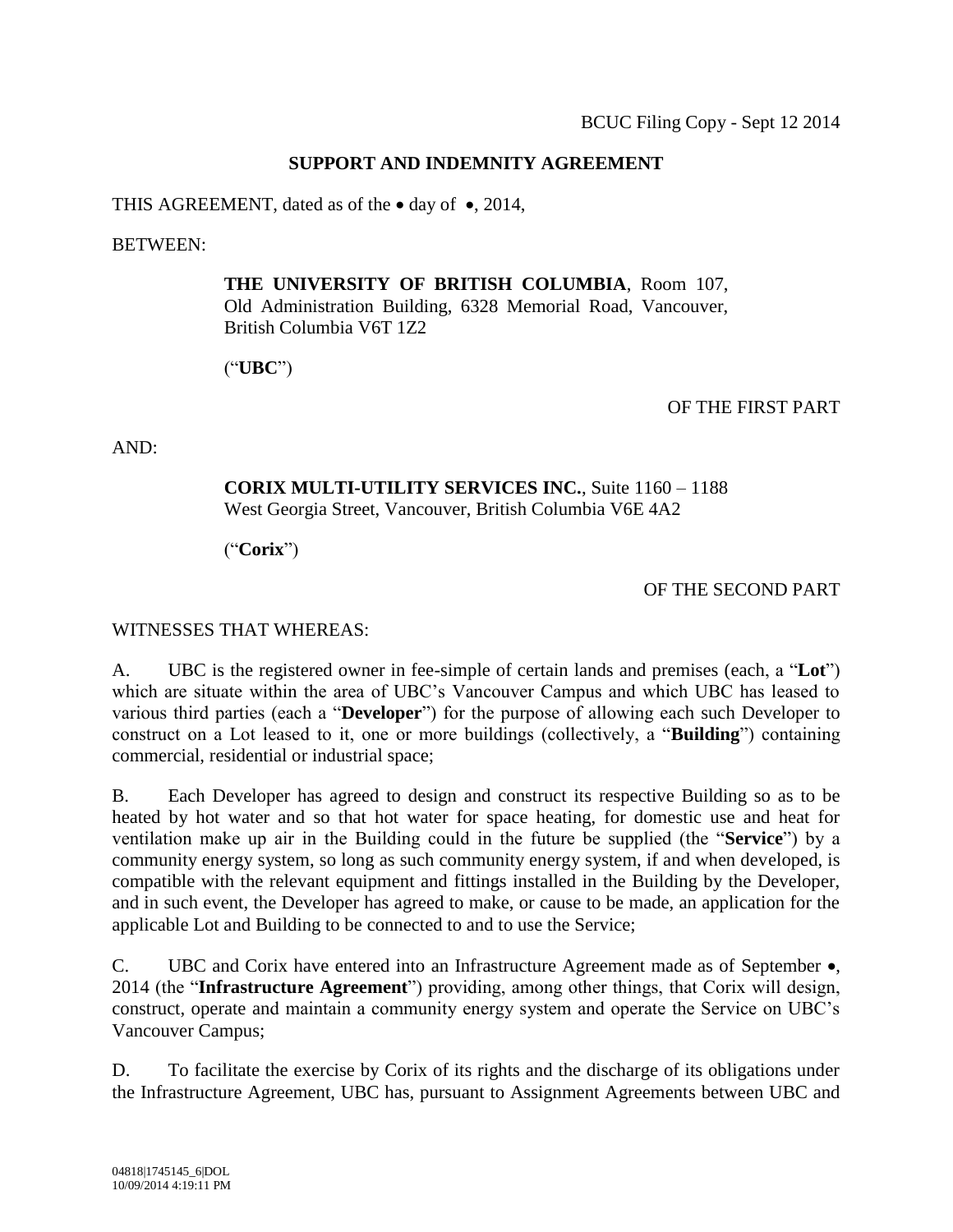Corix (the "**Assignment Agreements**"), assigned to Corix all of UBC's rights, and Corix has assumed all of UBC's obligations, under and in relation to, each of the Community Energy Covenants listed in Schedule A hereto (collectively, the "**Assigned Agreements**"); and

E. UBC and Corix wish to provide for certain matters relating to the enforcement by Corix of its rights, and the discharge of its obligations, under the Assigned Agreements;

NOW THEREFORE in consideration of the premises, covenants and agreements herein contained and other good and valuable consideration (the receipt and sufficiency of which are hereby acknowledged), the parties hereto hereby covenant and agree as follows:

1. UBC Support. UBC will support Corix in the enforcement by Corix of its rights under the Assigned Agreements by:

- (a) exercising, in such manner as UBC may consider appropriate (having regard to such matters as UBC, in its sole discretion, may consider relevant), UBC's rights under any of the leases to which it is party with a Developer; and
- (b) doing such other things as may reasonably be requested by Corix;

from time to time during the term of the Infrastructure Agreement.

2. UBC Indemnity. Capitalized terms used in this Section 2 but not specifically defined herein shall have the meanings given to them in the Costs-Limited Agreements (as herein defined). UBC and Corix acknowledge that each of the Assigned Agreements listed in Part 2 of Schedule A hereto (the "**Costs-Limited Agreements**") contains a provision (the "**Costs Provision**") that obliges Corix (as assignee pursuant to an Assignment Agreement of UBC's interest in each such Costs-Limited Agreement) and the Owner to use reasonable commercial efforts to ensure that during each of the first three (3) years of being connected to the Community Energy System, the amounts coming due under the Service Agreement will not exceed 105% (the "**Costs Limit**") of the amounts paid by the Owner with respect to operating the Building Boilers replaced by the Community Energy System, during the twelve (12)-month period immediately preceding such connection to the Community Energy System, all subject to the exceptions, qualifications and adjustments expressly set out in such Costs Provision.

UBC agrees that if, in relation to any of the Costs-Limited Agreements, a court, arbitrator or governmental authority having jurisdiction makes a finding (a "**Finding**"), or UBC otherwise agrees, that the relevant Owner is entitled, by virtue of the operation of the Costs Provision in such Costs-Limited Agreement:

- (a) to withhold payment of any amounts otherwise due and payable by the Owner to Corix under a Service Agreement; or
- (b) to recover any amounts paid by the Owner to Corix under a Service Agreement;

then UBC will: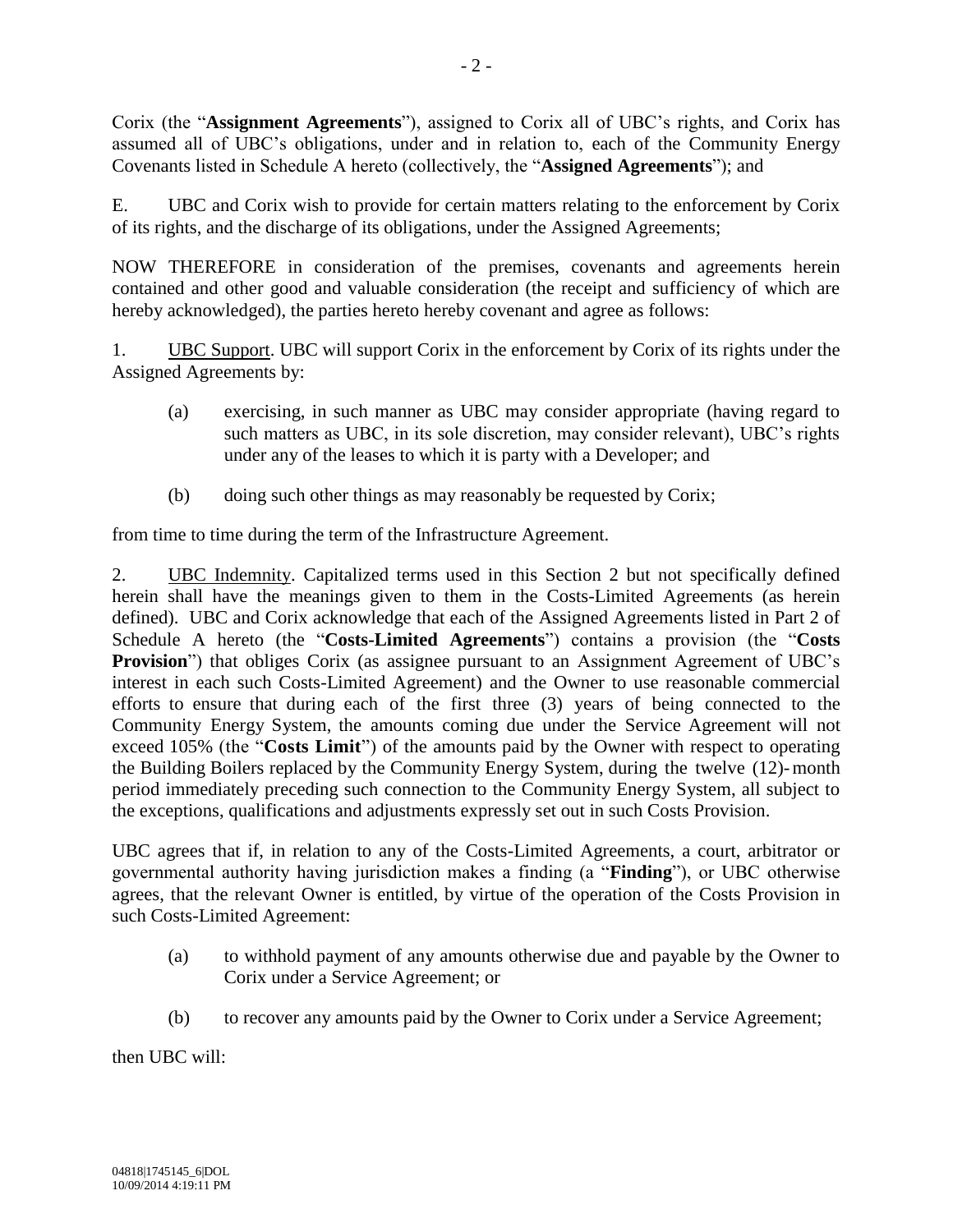- (c) to the extent such amounts are greater (whether individually or in the aggregate) than the Costs Limit (the "**Difference**"), promptly reimburse or defend, indemnify and save harmless Corix, its directors, officers, employees, agents, successors and assigns (collectively, the "**Corix Indemnitees**"), for, from and against any and all liability for or in respect of such amounts; and
- (d) promptly defend, indemnify and save harmless the Corix Indemnitees from and against any and all liability for reasonable legal fees and expenses incurred by the Corix Indemnitees, or any of them, in the course of defending against or prosecuting proceedings resulting in a Finding.

3. Governing Law. This Agreement shall be governed by and construed in accordance with the laws of the Province of British Columbia.

4. Enurement. This Agreement shall enure to the benefit of and be binding on each of the Assignor and the Assignee and their respective successors and assigns.

5. Further Assurances. Each of the parties hereto will from time to time do all such acts and things and execute all such additional deeds, transfers and instruments as may reasonably be necessary or desirable to give effect to this Agreement.

IN WITNESS WHEREOF the parties hereto have executed this Agreement effective as of the date set out on page one of this Agreement.

### **THE UNIVERSITY OF BRITISH COLUMBIA**

**CORIX MULTI-UTILITY SERVICES INC.**

| Per:   |  |  |
|--------|--|--|
| Name:  |  |  |
| Title: |  |  |

| Per:   |  |  |
|--------|--|--|
| Name:  |  |  |
| Title: |  |  |